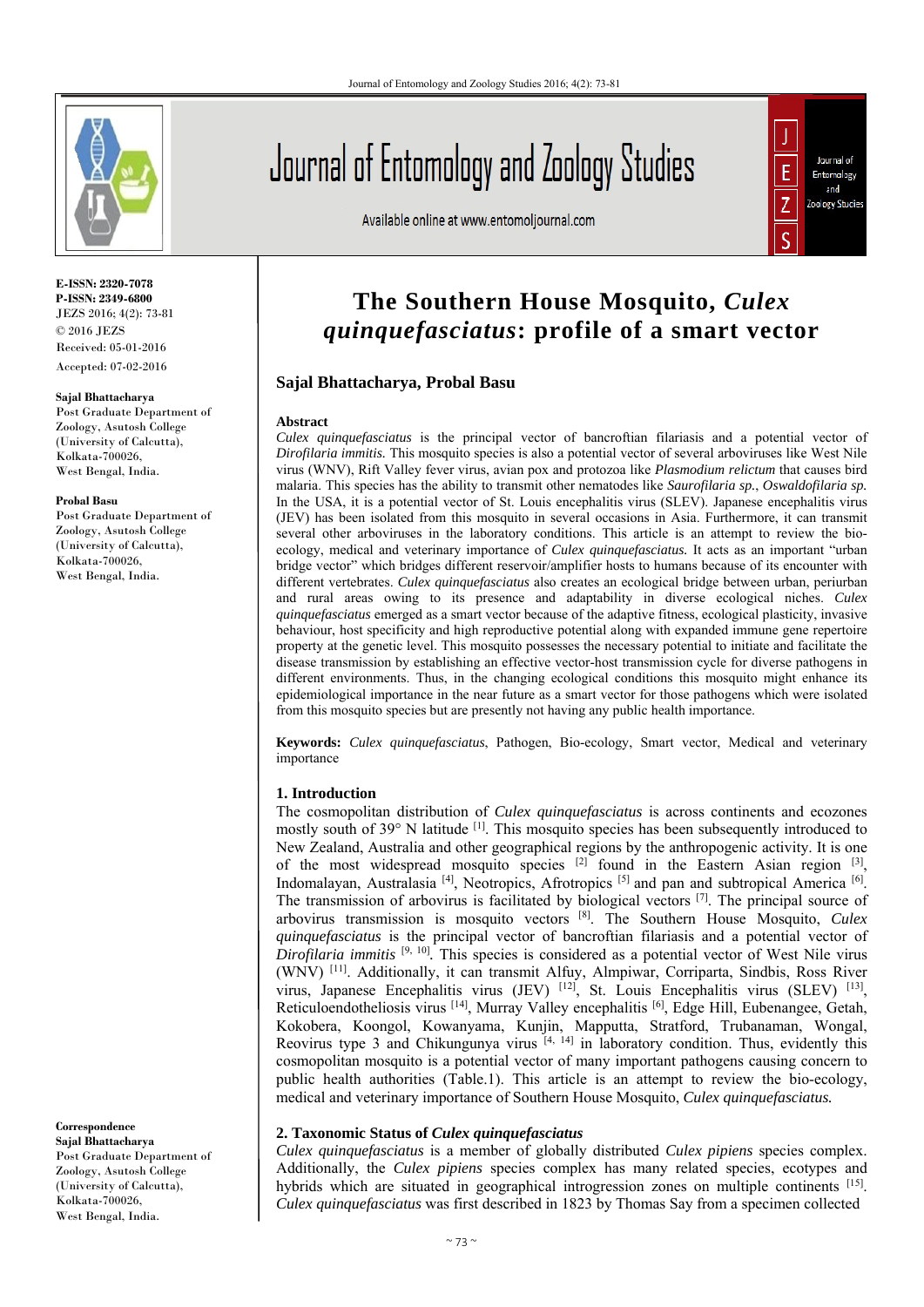along the Mississippi River in the southern United States. At that time, a number of similar species around the world like *Culex fatigans* [16] from the Old World tropics were used synonymous to *Cx. quinquefasciatus* [17, 18]. Females of *Culex pipiens* and *Cx. quinquefasciatus* are morphologically indistinguishable and hybrid zones for the two species are well documented. Owing to this, *Culex quinquefasciatus* has been considered and designated as a subspecies of *Cx. pipiens* with the name *Culex pipiens quinquefasciatus* [19]*.* Studies have indicated that *Culex pipiens* and *Cx. quinquefasciatus* are two distinct sympatric mosquito populations [20] and they also exhibit a distinct and clear genetic difference [21] which led to the elevation of *Cx. quinquefasciatus* to a species status.

# **3. Origin and spread of** *Culex quinquefasciatus*

Although previous studies stated that *Culex quinquefasciatus* was native to the low land regions of West Africa from where the species has been spread to tropical and warm temperate regions by human activity [22, 23], recent studies indicated that *Culex quinquefasciatus* originated in Southeast Asia and then established in the New World through slave ships and colonized Africa [24]. There are four major phases that are thought to have involved in the global expansion of this species. First of all, an introduction of *Culex quinquefasciatus* to the New world and Australia in lieu of its spread in the Old World tropics through sailing vessels included in the slave trade before  $1800$  <sup>[22]</sup>. Secondly, this species expanded to New Zealand, the islands of Hawaii, the Seychelles and archipelagos in the Pacific and Indian oceans through sailing vessels linked with the whaling industry of the United States of America during 19<sup>th</sup> century <sup>[25]</sup>. Thirdly, during World War II, the expansion of this species occurred to small Pacific atolls of military significance by army aircraft and ships  $[26]$ . Finally, this species expanded to the remote Pacific islands and Indian oceans through commercial airline travel [27].

# **4. Bio-ecology of Southern House Mosquito,** *Culex quinquefasciatus*

#### **4.1. Reproductive Biology and Breeding Behaviour**

Gravid *Cx. quinquefasciatus* females lay a single egg raft averaging 155 eggs during each gonotrophic cycle; the number of eggs depends on mosquito age, blood source and blood volume [28]. Egg rafts are laid on the surface of a suitable water body selected, using the chemical cues derived from the conspecific egg rafts [29]. Larval to adult development is dependent on temperature, nutrition and population density and can be as short as at 7 days under optimal conditions (30  $^{\circ}$ C) <sup>[30]</sup>. Females mate within 2-6 days of emergence and may begin to seek hosts within 48 hours of emergence [28]. The duration of larval stages was 118 hours for males and 135 hours for females [31]. Females of *Cx. quinquefasciatus* emerge in large number than males in the regions where the seasons are more distinct [32]. Since this mosquito must require blood meal for reproduction and does not undergo a reproductive diapause, hence this species is active and reproduces yearround. In India, it may complete 2-3 gonotrophic cycles in a lifetime during the hotter season and 4-8 cycles in the cooler season [33]. It has been observed that infection with *Wuchereria bancrofti* could disrupt the relationship between mosquito size and egg production during the first gonotrophic cycle of *Culex quinquefasciatus* [33]. This mosquito was found in domestic collections of water and in places like flooded open cement drains, flooded latrines, overflow water from houses, kitchens, as well as in ground–pools, ditches and shallow wells. This species usually selects organically rich and polluted surface

waters and artificial containers for breeding [6]. The species also breeds in shallow ponds, streams, phytotelmata  $[34]$  and also in artificial habitat such as drains, wells, septic tanks and other small containers [35]. While conducting a survey in metro rail construction sites in Kolkata, researchers found that *Culex quinquefasciatus* mainly preferred polluted water for breeding in winter and post-winter months [36]. In North Central Nigeria, Africa the Bancroftian filariasis is transmitted by *Culex quinquefasciatus* in urban and semi-rural areas where increased pollution of freshwater bodies and the introduction of pit latrines favour the breeding of the mosquito [37, 38]. A wide variety of sites, mostly characterized by coloured, foul water with high nutrient values and low dissolved oxygen content, such as pumping and irrigation wells, canals, wastewater treatment ponds, sewage overflows, rain pools, rice paddy fields, fish ponds, septic tanks, drains, cesspools, agricultural trenches, vegetable farms etc. generally are preferred as the breeding sites by this mosquito  $[39, 40]$ .

#### **4.2. Biting Behavior**

*Culex quinquefasciatus* has a predilection for urban environments and feeds on human indoors as well as outdoors [41]. This mosquito is nocturnal and was found to be predominant of the total mosquitoes caught off human baits in Calcutta and adjoining South and North 24 Parganas districts [42, 43]. It constitutes 97% of the nocturnal man-biting mosquitoes of Calcutta  $[44]$ . In addition to human, the female can efficiently bite amphibians [4], pigs, horses, cattle, sheep, dogs, rabbits [14]. The annual transmission potential of brancroftian filariasis higher in the urban area than that in the rural areas [45]. *Culex quinquefasciatus* is considered as an opportunistic feeder in rural Bengal and feeds on blood of human (26.45%), ruminant (46.25%), pig (14.19%) and bird  $(6.45\%)$ <sup>[46]</sup>. In Southern India this is a highly anthropophilic species, with 50-76% feeding on human  $[47]$ . Interestingly, it has been found that the attraction ratio of *Cx. quinquefasciatus* of man: cow was 101.1:1 in Burdwan district, West Bengal [48].

# **4.3. Seasonal Effects on population density**

In tropical areas, population of *Culex quinquefasciatus* reaches the peak density during or just following the rainy season [28]. Interestingly, the peak population was found in the warmest months of the year in subtropical and warm temperate areas [49, 50]. In summer, the higher man hour density of this vector mosquito has been reported in Bankura, West Bengal [51].Adult female *Cx. quinquefasciatus* could survive till one month with a source of carbohydrates and at a constant temperature of 28  $^{\circ}$ C <sup>[52]</sup>. It has been documented that at lower temperatures (15) °C), longevity is increased dramatically [53].

# **4.4. Physico-chemical factors**

The embryonic development of *Cx. quinquefasciatus* requires the optimal temperature ranging from 24 to 29 °C. It has been found that at Low ( $\leq$ 12 °C) and high ( $\geq$ 32 °C) temperatures the survivorship drops with an upper lethal threshold at 35°C. Slight alkaline water (<pH 8) with little  $(\leq 0.5\%)$  NaCl,  $CaCl<sub>2</sub>$  and NaCO<sub>3</sub> are the favourable condition for the larvae [49].

# **4.5. Associations with other species**

Many other mosquito species might co-exist with *Cx. quinquefasciatus* in peridomestic habitat, such as *Culex nigripalpus* in the southern United States [54] and *Culex australicus*, *Culex annulirostris*, *Culex pervigilans*, *Aedes polynesiensis*, *Aedes notoscriptus, Aedes hebrideus*, *Aedes*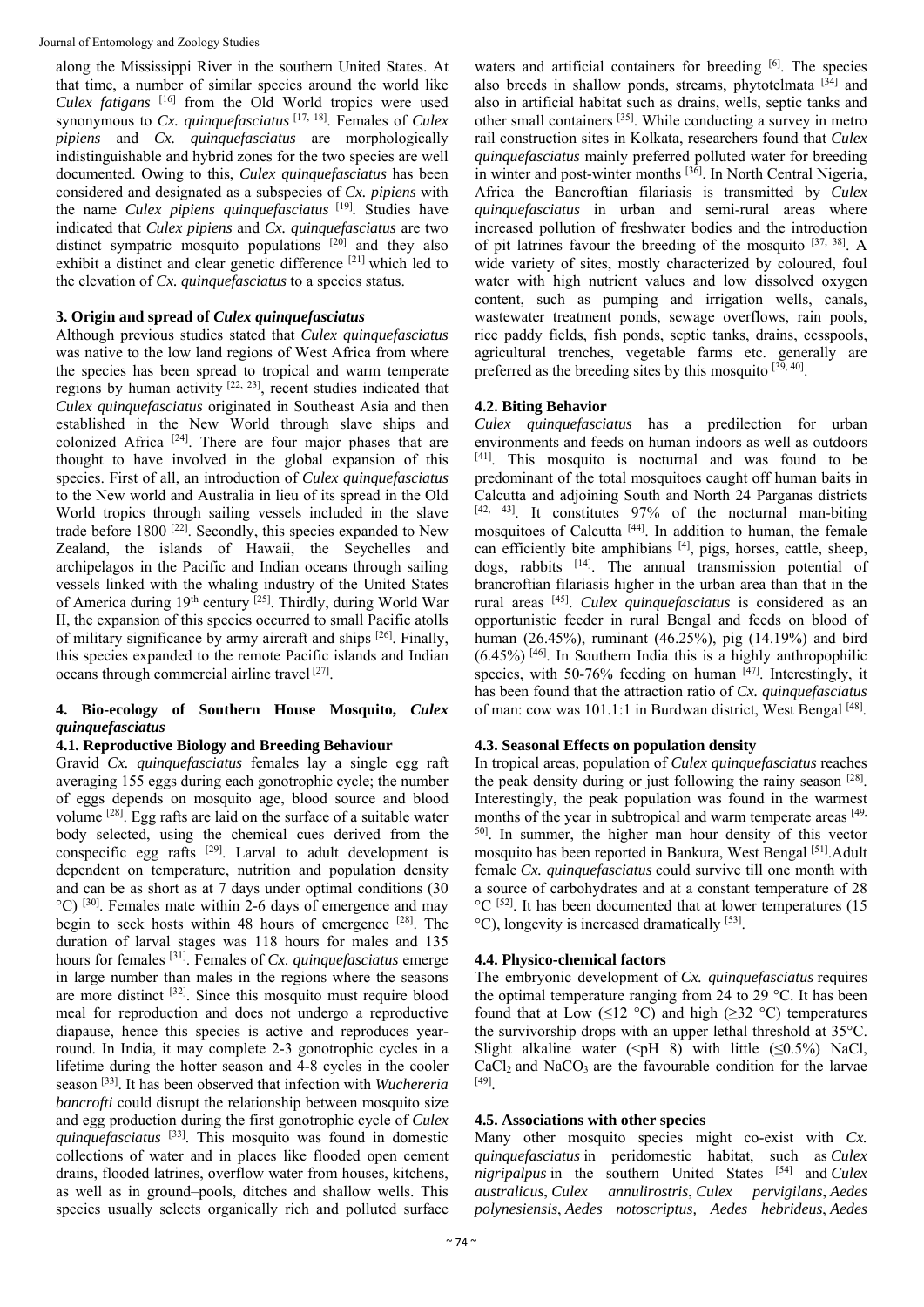*pernotatus* and *Tripteroides melanesiensis* in the tropical Pacific [35, 55]. The larvae of *Culex quinquefasciatus* are occasionally found with *Aedes aegypti* and *Aedes albopictus* in domestic and peridomestic water containers [28]. *Cx. quinquefasciatus* larvae are often found in association with psychodid moth fly larvae in septic habitats [54, 56].

#### **5. Genetics and Molecular Biology**

*Cx. quinquefasciatus* has been extensively used for considerable genetic research because of its long-standing taxonomic controversy and importance as a vector [57]. The species contains three metacentric chromosomes among which Chromosome 1 is considered the shortest, Chromosome 2 is intermediate in length and Chromosome 3 is the longest [58]. The complete genome sequencing studies of *Culex quinquefasciatus* reveal that the number of their protein coding genes (18,883) is 22% greater than that of *Aedes aegypti* and 52% greater than that of *Anopheles gambiae.* In addition to this, the species exhibit multiple gene-family expansion which include olfactory and gustatory receptors, salivary gland genes and genes associated with xenobiotic detoxification [59]. It has been reported that the large cytochrome P450 repertoire of this mosquito species has a significant role associated with the mosquito resistance [60, 61]. Interestingly, research showed that *Culex quinquefasciatus* has the largest number of olfactory receptor among dipteran species which explains culicine olfactory behavioural diversity which is in turn related with their host and oviposition site choice  $[59]$ . The ability of this mosquito species to feed on birds, humans and livestock indicates that it has a large number of proteins which could increase their capacity to imbibe blood from diverse hosts [59]. In this context, it could be mentioned that researchers have also discovered a 16.7 kDa family of proteins following salivary transcriptome analysis [62].

# **6.** *Culex quinquefasciatus* **as an Invasive species**

*Culex quinquefasciatus* has reputation as an important invasive species which exhibits significant detrimental impacts on resident species or ecosystem as well as human or vertebrate animal health [63]. Interestingly, being an urban mosquito, *Culex quinquefasciatus* has significantly also invaded lowland rainforest  $[64]$ . Moreover, the desiccation resistant egg is a significant characteristic of invasiveness of a species  $[63]$ . The serosal cuticle contributes to mosquito egg desiccation resistance [65]. The serosa has been considered as a protective layer around the insect egg. It secretes a chitinized cuticle, the serosal cuticle underneath the maternal eggshell [66, 67]. In mosquitoes, desiccation resistance coincides with the time of serosal cuticle secretion [68]. Studies indicated that *Culex quinquefasciatus* acquire desiccation resistance ability during embryogenesis through the formation of the serosal cuticle [69].

# **7. Insecticide Resistance**

*Culex quinquefasciatus* control was mainly conducted through the use of neurotoxic insecticides belonging to the Organochlorines (OC), the Organophosphates (OP) and the Pyrethroids (PYR) families in the western Indian Ocean islands [70, 71, 72]. The larvae of *Culex quinquefasciatus* used to grow easily in sewers and waste water collections [73] where in addition to insecticides, they are also subject to a wide range of xenobiotics. The mosquito control failures in the field have been resulted from resistant *Culex quinquefasciatus* individuals [74]. The enzymatic detoxification (i.e. metabolic resistance) and target site modification are the two major insecticide resistance mechanisms found in mosquitoes [74].

The most common target modification in Culex quinquefasciatus are the L1014F mutation (kdrR allele) in the voltage-gated sodium channel gene, conferring resistance to PYR and DDT. The G119S ace-1 mutation (ace-1R allele) conferring resistance to OP and carbamates, while A302S Rdl mutation (RdlR allele) conferring resistance to the OC dieldrin [71, 75, 76].

#### **8. Discussion**

The importance of Southern House Mosquito, *Culex quinquefasciatus* as a mosquito vector from the public health standpoint relies on the fact that *Culex quinquefasciatus* is the principal vector of bancroftian filariasis and a potential vector of *Dirofilaria immitis* [9, 10, 77, 78]. It is also a competent vector of several arboviruses like West Nile virus (WNV) in northeastern United States [79] and Asia [80] St. Louis encephalitis virus (SLEV) in eastern and south-central North America <sup>[13]</sup>, Rift Valley fever virus <sup>[81]</sup>, and several protozoa like *Plasmodium relictum* that causes bird malaria [82]. Studies revealed that this mosquito species can efficiently transmit protozoan *Hepatozoon breinli* in the laboratory setup. *Culex quinquefasciatus* is also an important vector of avian pox [83, 84, 85] and *Plasmodium cathemerium* [4], a protozoan parasite of birds. Additionally, this species has also the ability to transmit the other nematodes like *Saurofilaria sp.*, *Oswaldofilaria sp.*  [86]. The Southern House Mosquito is considered as a cyclopropagative vector for avian malaria and a mechanical vector for avian pox in Hawaii [87]. This vector is a well known domestic mosquito species of rural, semi-urban and urban areas [86, 88] and also has the reputation as an important invasive species [63]. The cosmopolitan distribution of *Culex quinquefasciatus* is across continents and ecozones mostly south of 39 °N latitude. This suggests that this invasive mosquito species has the plasticity to adapt in diverse habitats and this could be expanded owing to its amplified immunity gene repertoire [1]. Interspecific competition with the resident species in newly introduced areas may be the possible ecological process that might help this mosquito to become as a significant invasive mosquito species. In newly invaded areas, this mosquito species might also expand because of the absence of the suitable competitors and predators [63] (Table 2). Interestingly, researchers have found substantial mosquito samples from container-type breeding sites (metal and plastic containers, "calabash", and tyres) and least from phytotelmata [64]. The vast distribution of breeding sites (tires, plastic and metal containers, calabashes, puddles, leaf axiles, depressions on trees, etc.) possibly indicates the significant changes in the oviposition behaviour of *Culex quinquefasciatus* [64]. Studies indicated that the habitat quality in which mosquitoes are oviposited is the major factor behind enhanced offspring survival and growth. Thus, when the potential habitats differ in their suitability for juveniles, females used to select the habitats which can maximize the fitness of the juveniles [89]. The oviposition habitat selection in mosquitoes have been demonstrated in response to physical and chemical suitability for the larval development  $\left[\begin{array}{cc} 90\\1 \end{array}\right]$ , which in turn might be the possible reason behind the variation in preference among metallic, plastic containers and calabashes as the suitable oviposition habitat [63]. Moreover, *Culex quinquefasciatus* mosquito can be able to survive in polluted waters where there are no natural predators, which leads to the excessive growth of their population [91]. *Culex quinquefasciatus*, thus indicates its adaptive flexibility  $[92, 93]$  and ecological plasticity. The changing climate might be associated with the substantial increase in the vector distribution, enhanced transmission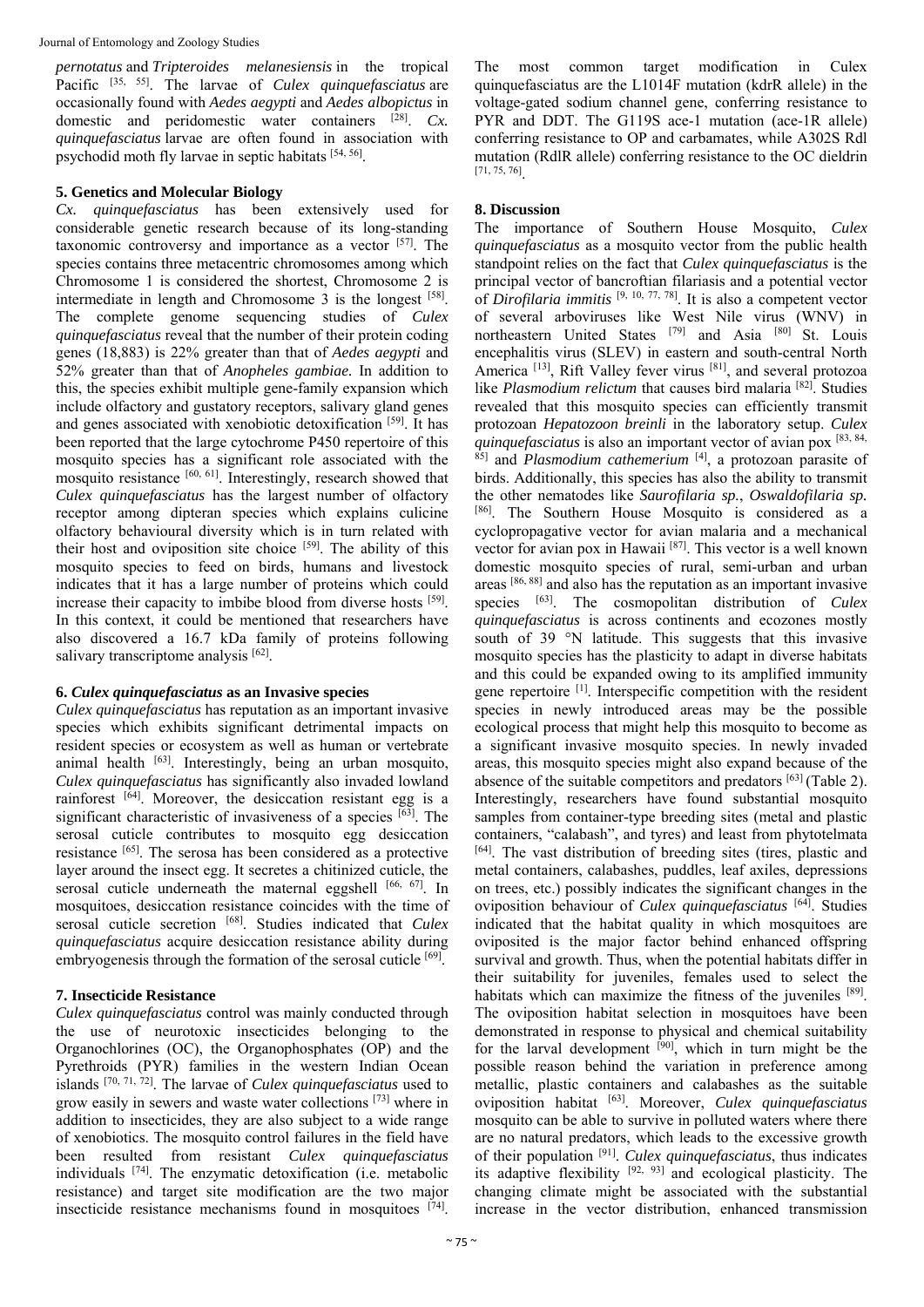potential especially in temperate climates, elongation of transmission season and shortening of vector gonotrophic cycle and incubation time [94]. *Culex quinquefasciatus* is a nocturnal mosquito [4]. Interestingly, the biting density, natural infection and infectivity rates of *Culex quinquefasciatus* were found significantly higher in the third quadrant of the night. This was true both in urban and rural environments [95]. Researchers demonstrated that the human foot region attracts *Culex quinquefasciatus* more than other parts of the exposed lower limb of the human host <sup>[96]</sup> (Figure. 1). This mosquito is thought to be capable of transmitting WNV [97].



Fig 1. Culex quinquefasciatus attracted to different parts of the human limb [96].

Although some members of *Culex pipiens* complex bite only birds and other members bite mainly mammals including humans [98], investigators reiterated that the Nearctic population of *Culex pipiens* complex feed on both bird and mammals. This selective feeding behaviour might be a possible reason behind the high frequencies of infection found in human, horse and bird by WNV in North America<sup>[99]</sup>. Albeit members of the *Culex vishnui* complex are important vectors of Japanese encephalitis [100], JE virus has also been isolated from *Culex quinquefasciatus* in several occasions [101, 102, 103]. Bhattacharya *et al*., [100] demonstrated that *Culex vishnui* supported JE virus for a longer period than *Culex quinquefasciatus*, however the Southern House Mosquito was able to generate a notable titre level for a considerable period of time (Figure.2).



Fig 2. Duration of virus detection in Culex vishnui and Culex quinquefasciatus

JE is predomninantly a rural disease. Interestingly, JEV vectors are found in urban areas however, small in numbers [104]. Diverse pathogenic parasites, arbovirus and nematodes have been isolated from this mosquito species. Although the finding of any pathogen in particular species of mosquito is however not itself a proof that the species is a vector to the

man or animal. The attainment of the status of being called a potential vector, itself is a dynamic phenomenon and there is a possibility that with the passage of time, *Culex quinquefasciatus* may become epidemiologically significant for some isolated pathogens (Table. 1) which are presently not having any public health importance.The arbovirus like JEV, WNV, SLEV survive by virtue of alternation between vertebrate and invertebrate hosts in a "cycle" where man gets the infection tangentially on accidental intrusion in this pathway. Animal hosts such as pigs and birds are recognized animal reservoirs and play an important role in the maintenance and amplification of these viruses. The mosquito vectors may carry the virus for life after getting the infection [105]. The Southern House Mosquito acts as an important "urban bridge vector" [106] which bridges different reservoir/amplifier hosts to humans because of its encounter with different vertebrates. This species also creates an ecological bridge between urban, periurban and rural areas owing to its presence in diverse ecological niches. Mosquito borne zoonotic viral disease like JE, is historically a rural disease which may spill over to urban areas in the changing ecological conditions; in such a situation *Culex quinquefasciatus* could play an important role not only as a bridge vector between man and pigs/birds (reservoir host) but also bridging the rural-urban eco-epidemiological zones. Hence *Culex quinquefasciatus* may emerge as a potential vector of urban Japanese encephalitis. Thus, ubiquitous *Culex quinquefasciatus* can act as both way traffic for the dissemination of certain zoonotic arboviral diseases in different environments. *Culex quinquefasciatus* is one of the most frequently encountered domestic and peridomestic mosquito among the other *Culex sp.* and mostly found in aboard aircraft  $^{[107]}$ . The anthropophilic and endophilic blood feeding habits bring this species close to human and human habitation [103]. Thus, the remarkable adaptive fitness, ecological plasticity, invasive behaviour, host specificity, and high reproductive potential  $[103]$  along with expanded immune gene repertoire property at the genetic level <sup>[1]</sup> have made *Culex quinquefasciatus* a smart vector. This species possesses the necessary potential to initiate and facilitate the disease transmission by establishing an effective vector-host transmission cycle for diverse pathogens in different environments. Thus, it could be relevant to mention that in the changing ecological conditions Southern House Mosquito might enhance its epidemiological importance in the near future as a smart vector for those pathogens which were isolated/detected from this mosquito species. There can be a possible association between the invasiveness of this mosquito and the increased risk of introduction of pathogens in newer areas [108]. In this context, it could be mentioned that the insecticide resistance of *Culex quinquefasciatus* is a matter of concern as it might increase the risk of resurgence of parasitic and arboviral outbreaks. Global warming and globalization are likely to reshape the ecology of vector mosquitoes, such as ubiquitous *Culex quinquefasciatus* which might have a wide ranging consequences on the epidemiology of the vector borne diseases. This notion is also important in the context of emergence and invasion of arbovirus like Zika virus. Thus, a continuous surveillance and molecular studies are required to ascertain the prospective role of Southern House Mosquito, *Culex quinquefasciatus* in the possible transmission of different pathogens.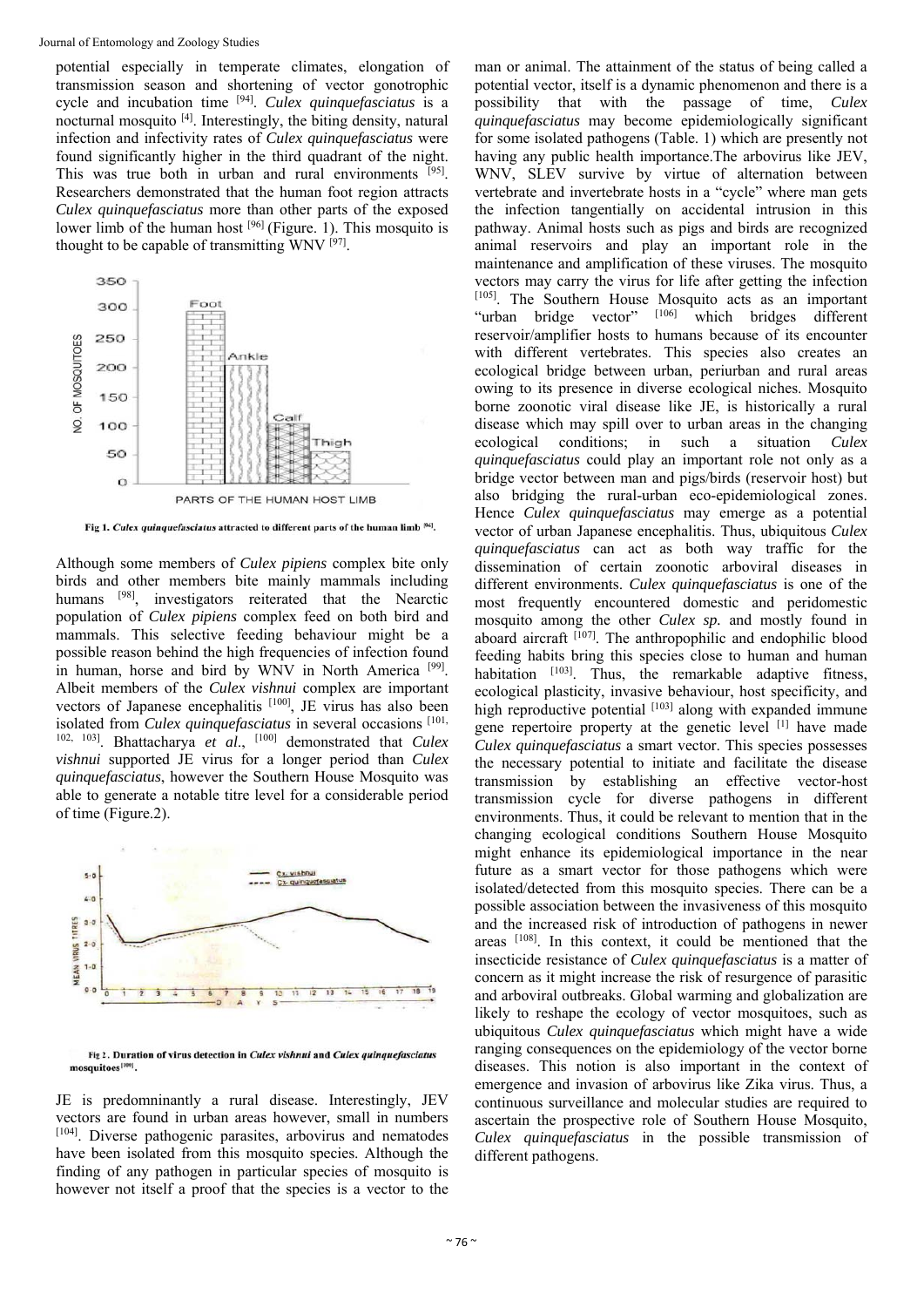| Table 1: List of virus and Protozoan and Nematode Parasite found and isolated from <i>Culex quinquefasciatus</i> in natural and |
|---------------------------------------------------------------------------------------------------------------------------------|
| artificial conditions                                                                                                           |

| Pathogens detected/isolated in Culex quinquefasciatus | <b>References</b> |
|-------------------------------------------------------|-------------------|
| <b>Virus</b>                                          |                   |
| West Nile virus (Flaviviridae)                        | 11                |
| Japanese encephalitis virus (Flaviviridae)            | 12, 100, 101      |
| St. Louis encephalitis virus (SLEV) (Flaviviridae)    | 13                |
| Rift Valley fever virus (Bunyaviridae)                | 81                |
| Edge Hill virus (Flaviviridae)                        |                   |
| Eubenangee virus (EUBV) (Reoviridae)                  |                   |
| Getah virus (Togaviridae)                             |                   |
| Kokobera virus (KOKV) (Flaviviridae)                  |                   |
| Koongol virus (Bunyaviridae)                          |                   |
| Kowanyama virus (Bunyaviridae)                        |                   |
| Kunjin virus (Flaviviridae)                           | 4, 14             |
| Mapputta virus (Bunyaviridae)                         |                   |
| Stratford virus (STRV) (Flaviviridae)                 |                   |
| Trubanaman virus (TRUV) (Bunyaviridae)                |                   |
| Wongal virus (WONV) (Bunyaviridae)                    |                   |
| Chikungunya virus (Togaviridae)                       |                   |
| Protozoa                                              |                   |
| Hepatozoon breinli                                    | 26,86             |
| Plasmodium cathemerium                                | 4                 |
| Plasmodium relictum                                   | 82                |
| <b>Nematode</b>                                       |                   |
| Wuchereria bancrofti                                  | 3                 |
| Dirofilaria immitis                                   | 10                |
| Saurofilaria sp                                       |                   |
| Oswaldofilaria sp.                                    | 86                |
| Brugia malayi                                         | 36                |
|                                                       |                   |

**Table 2:** Features of invasiveness of *Culex quinquefasciatus* mosquito.

| Location     | <b>Time of Introduction</b> | <b>Possible Ecological Processes</b>                                                                              | <b>References</b> |
|--------------|-----------------------------|-------------------------------------------------------------------------------------------------------------------|-------------------|
| New Zealand  | $19th$ Century              | Absence of Competitors and predators                                                                              | 109               |
| Australia    | $19th$ Century              | Interspecific competition via a gut symbiotic fungi                                                               | 110, 111, 112     |
| North merica | $19th$ Century              | interspecific competition with native <i>Culex</i> may have<br>contributed declines of Cx. tarsalis in California | 113               |

# **9. Conflict of Interest**

There is no conflict of interest.

# **10. Acknowledgements**

The authors extend their sincere thanks to Dr. Dipak Kumar Kar, Principal, Asutosh College for his kind support for the work and to Prof. A. K. Hati, former Director, Calcutta School of Tropical Medicine for his valuable suggestion while writing this article The authors express their deep sense of gratitude to Late Samit Majumdar for his encouragement in vector science research.

# **11. References**

- 1. Bartholomay LC, Waterhouse RM, Mayhew GF, Campbell CL, Michel K. Pathogenomics of *Culex quinquefasciatus* and meta-analysis of infection responses to diverse pathogens. Science 2010; 330(6000):88-90.
- 2. Dobrotworsky NV. The Mosquitoes of Victoria. Melbourne University Press; London and New York; Cambridge University Press, 1965, 237.
- 3. Bram RA. Contribution to the mosquito fauna of South East Asia II. The genus *Culex* in Thailand (Diptera: Culicidae). Contributions of the American Entomological Institute 1967; 2(1):1-296.
- 4. Lee DJ, Hicks MM, Debenham ML, Griffiths M, Marks EN, Bryan JH *et al*. The Culicidae of the Australasian Region. Canberra, Australia: Australian Government Publishing Service 1989; 7:281.
- 5. White GB. Notes on a catalogue of Culicidae of the Ethiopian region. Mosquito Systematics 1975; 7:303-44.
- 6. Weinstein P, Laird M, Browne G. Exotic and Endemic Mosquitoes in New Zealand as Potential Arbovirus Vectors [occasional paper]. Wellington (NZ): Ministry of Health, 1997.
- 7. Higgs S, Beaty BJ. Natural cycles of vector-borne pathogens. In: Marquardt, W.C., *et al*. (Eds.) Biology of disease vectors. Second. Ed., 2005, 167-185.
- 8. Lindahl J. Japanese Encephalitis Virus in Pigs and Vectors in the Mekong Delta with Special Reference to Urban Farming. Published PhD Thesis. Swedish University of Agricultural Sciences, Uppsala, 2012.
- 9. Belkin JN. Mosquito studies (Diptera, Culicidae). VII. The Culicidae of New Zealand. Contributions of the American Entomological Institute 1968; 3(1):1-28.
- 10. Lai CH, Tung KC, Ooi HK, Wang JS. Competence of Aedes albopictus and *Culex quinquefasciatus* as vector of Dirofilaria immitis after blood meal with different microfilarial density. Veterinary Parasitology 2000; 90:231-237.
- 11. Goddard LB, Roth AE, Reisen WK, Scott TW. Vector competence of California mosquitoes for West Nile Virus. Emerging Infectious Diseases 2002; 8(12):1385-1391.
- 12. Reuben R, Tewari S, Hiriyan J, Akiyama J. Illustrated keys to species of *Culex* (Culex) associated with Japanese Encephalitis on Southeast Asia (Diptera: Culicidae) Mosquito Systematics 1994; 26(2):75-96.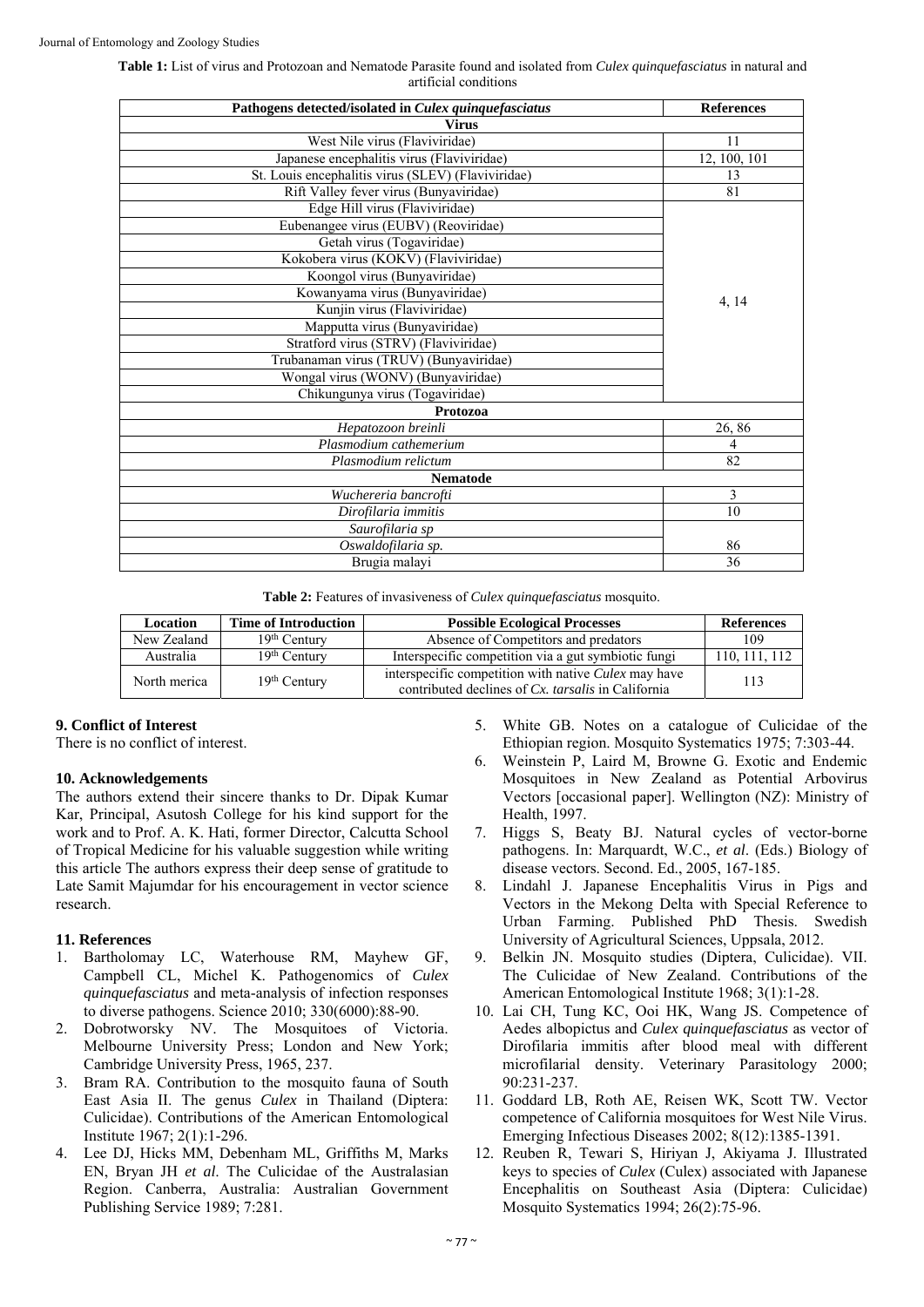Journal of Entomology and Zoology Studies

- 13. Tsai TF, Mitchell CJ. St. Louis encephalitis, In: Monath TP (ed) The Arboviruses: Epidemiology and Ecology, CRC Press, Boca Raton, USA 1989; 4:113-143.
- 14. Holder P, Browne G, Bullians M. The mosquitoes of New Zealand and their animal disease significance. Surveillance 1999; 26(4):12-15.
- 15. Farajollahi A, Fonseca DM, Kramer LD, Kilpatrick AM. Bird biting mosquitoes and human disease: a review of the role of *Culex pipiens* complex mosquitoes in epidemiology. Infection, Genetics and Evolution 2011; 11(7):1577-1585.
- 16. Wiedemann CRW. Ausser europaische zweiflugelige Insekten. Hamm 1828; 1:608. (Cited in http://entnemdept.ufl.edu/creatures/aquatic/southern\_hous e\_mosquito.htm. visited on 10.04.2015).
- 17. Stone A. Corrections in the taxonomy and nomenclature of mosquitoes (Diptera: Culicidae). Proceedings of the Entomological Society of Washington 1956; 56(6):333- 343.
- 18. Belkin JN. *Cx. quinquefasciatus* or *fatigans* for the tropical (southern) house mosquito (Diptera: Culicidae). Proceedings of the Entomological Society of Washington 1977; 79(1):45-52.
- 19. Barr AR. The Distribution of *Culex p. pipiens* and *Cx. p. quinquefasciatus* in North America. American Journal of Tropical Medicine and Hygiene. 1957; 6(1):153-165.
- 20. Cornel AJ, McAbee RD, Rasgon J, Stanich MA, Scott TW, Coetzee M. Differences in extent of genetic introgression between sympatric Culex pipiens and *Culex quinquefasciatus* (Diptera: Culicidae) in California and South Africa. Journal of Medical Entomology. 2003; 40(1):36-51.
- 21. Smith JL, Fonseca DM. Rapid assays for identification of members of the *Culex (Culex) pipiens* complex, their hybrids, and other sibling species (Diptera: Culicidae). American Journal of Tropical Medicine and Hygiene. 2004; 70(4):339-345.
- 22. Belkin JN. The Mosquitoes of the South Pacific (Diptera, Culicidae) Univ of Calfornia Press, 1962; 1:608.
- 23. Vinogradova EB. *Culex pipiens pipiens* mosquitoes, taxonomy, distributions, ecology physiology genetics, applied importance and control. Sofia, Bulgaria: Pensoft. 2000, 646.
- 24. Fonseca DM, Smith JL, Wilkerson RC, Fleischer RC. Pathways of expansion and multiple introductions illustrated by large genetic differentiation among worldwide populations of the southern house mosquito. American Journal of Tropical Medicine and Hygiene. 2006; 74(2):284-289.
- 25. Lounibos LP. Invasions by insect vectors of human disease. Annual Review of Entomology 2002; 47:233- 266.
- 26. Ward RA. Mosquito fauna of Guam: case history of an introduced fauna. In: Commerce and the spread of pests and disease vectors [ed. by Laird, M.]. New York: Praeger Publishers, USA, 1984; 143-162.
- 27. Bataille A, Cunningham AA, Cedeño V, Cruz M, Eastwood G, Fonseca DM *et al.* Evidence for regular ongoing introductions of mosquito disease vectors into the Galápagos Islands. Proceedings of the Royal Society of London. Series B, Biological Sciences 2009; 276(1674):3769-3775.
- 28. Subra R. Biology and control of *Culex pipiens quinquefasciatus* Say, 1823 (Diptera, Culicidae) with

special reference to Africa. Insect Science and its Application 1981; 1(4):319-338.

- 29. Laurence BR, Pickett JA. An oviposition attractant pheromone in *Culex quinquefasciatus* Say (Diptera: Culicidae). Bulletin of Entomological Research 1985; 75(2):283-290.
- 30. Rueda LM, Patel KJ, Axtell RC, Stinner RE. Temperature-dependent development and survival rates of *Culex quinquefasciatus* and *Aedes aegypti* (Diptera: Culicidae). Journal of Medical Entomology. 1990; 27(5):892-898.
- 31. Meillon B, De Sebastian A, Khan ZH. The duration of egg, larval and pupal stages of *C. pipiens fatigans* in Rangoon, Burma. Bull. Wld. Hlth. Org. 1967a; 36:7-14.
- 32. Hayes J. Seasonal changes in population structure of *Culex pipiens quinquefasciatus,* Say (Diptera: Culicidae). Study of an isolated population. J Med Ent. 1975; 12:167- 178.
- 33. Lima CA, Almeida WR, Hurd H, Albuquerque CMR. Reproductive aspects of the Mosquito *Culex quinquefasciatus* (Diptera: Culicidae) infected with Wuchereria bancrofti (Spirurida: Onchocercidae). Mem Inst Oswaldo Cruz, Rio de Janeiro 2003; 98(2):217-222.
- 34. Derraik JGB. Mosquitoes breeding in phytotelmata in native forest in the Wellington region, New Zealand. New Zealand Journal of Ecology. 2005; 29(2):185-191.
- 35. Laird M. Background and findings of the 1993-94 New Zealand mosquito survey. New Zealand Entomologist 1995; 18:77-90.
- 36. Chatterjee KK, Biswas D, Chandra G, Bhattacharyya A, Ghosh A, Hati AK. A longitudinal survey on mosquito larvae in relation to metro rail construction in Calcutta. Indian Med Gaz. 1988; CXXII(2):56-59.
- 37. Badaki JA. Parasitological and social aspects of Lymphatic filariasis in Taraba State. Ph.D Thesis in the Department of Zoology, University of Jos, Nigeria, 2010.
- 38. Service MW. Medical entomology for students. Edn 5, Cambridge University Press, New York, 2012, 303.
- 39. Matthys B, N'Goran EK, Koné M, Koudou BG, Vounatsou P, Cisse G. Urban agricultural land use and characterization of mosquito larval habitats in a mediumsized town of Côte d'Ivoire. J Vector Ecol. 2006; 31(2):319-333.
- 40. Opoku AA, Ansa-Asare OD, Amoako J. The occurrences and habitat characteristics of mosquitoes in Accra, Ghana. West African J Appl Ecol. 2007; 11:81-86.
- 41. Sirivanakarn S. Medical entomology studies-III. A revision of the subgenus Culex in the Oriental region (Diptera: Culicidae). Contrib. Am. Entomol. Inst. (Ann Arbor) 1976, 12(2):l-272.
- 42. Bhattacharya S, Hati AK. Man-*Culex quinquefasciatus* contact in relation to transmission dynamics of Bancroftian filariasis. Abstract book, 6th International congress of Parasitology held in Brisbane, Australia, 1986.
- 43. Bhattacharya S, Santra SC. Mosquito-borne diseases and vector diversity in Kolkata with special reference to malaria. In: Perspectives in Environmental Health- Vector and Water-Borne diseases (Eds: A. Mukhopadhyay and A K De) Published by Originals, Delhi-110052, 2005, 53- 70.
- 44. Mukhopadhyay AK, Hati AK. Man-biting activity of *Anopheles stephensi* in Calcutta. Bull. Cal. Sch. Trop. Med. 1978; 26:5-7.
- 45. Hati AK, Chandra G, Bhattacharyya A, Biswas D, Chetterjee KK, Dwivedi HN. Annual transmission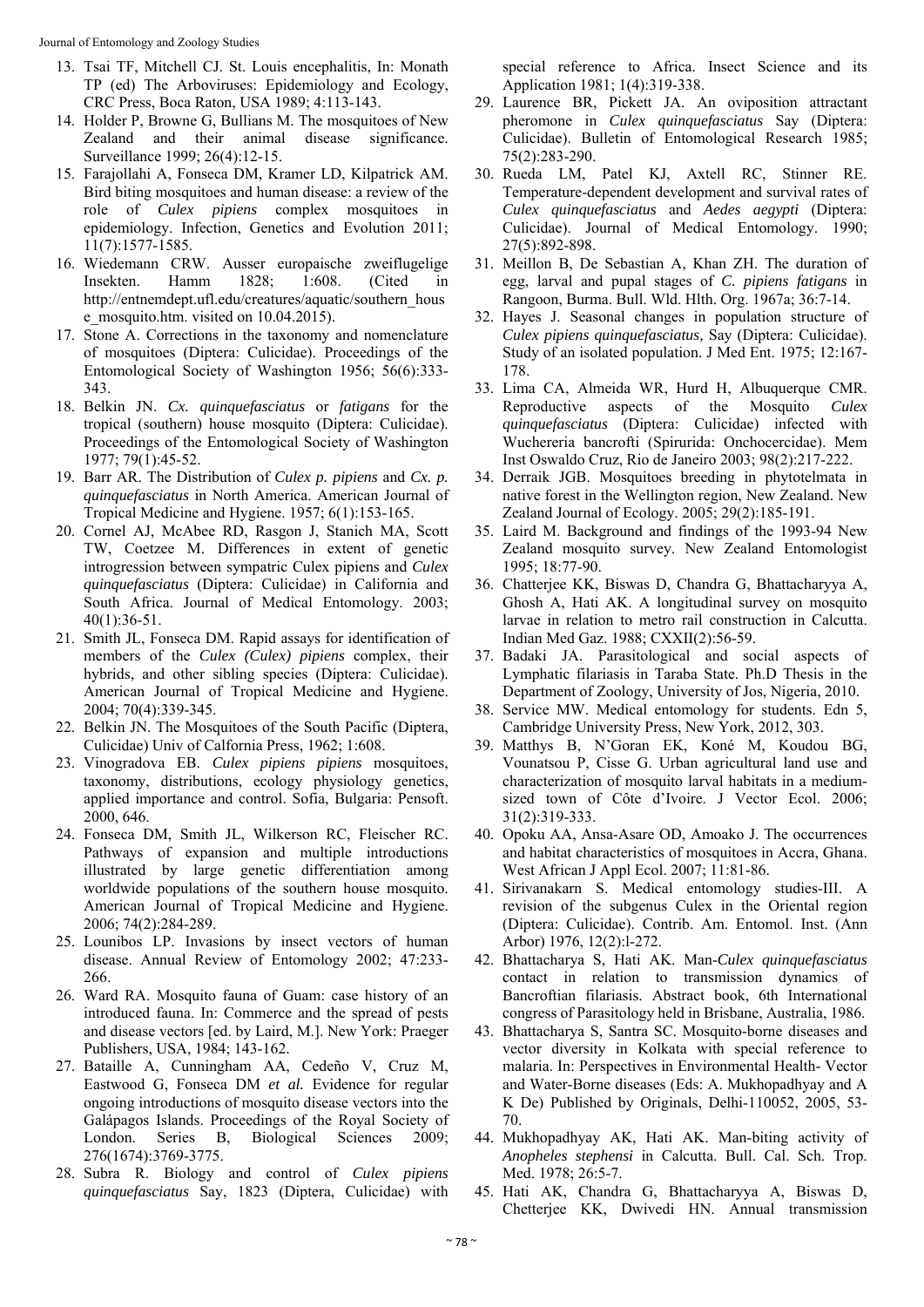potential of bancroftian filariasis in an urban and a rural area of West Bengal, India. Am J Trop Med Hyg. 1989; 40(4):365-367.

- 46. Bhattacharya S, Chakraborty S, Mitra AK, Ghosh KK, Das S, Chakraborty MS *et al.* Blood meal analysis of certain species of mosquitoes of rural West Bengal. Bull. Cal. Sch. Trop. Med. 1982; 30(2):43-45.
- 47. Reuben R, Thenmozhi V, Samuel P, Gajanana A, Mani T. Mosquito blood feeding patterns as a factor in the epidemiology of Japanese encephalitis in southern India. American Journal of Tropical Medicine and Hygiene. 1992; 46(6):654-663.
- 48. Chakraborty S, Choudhuri DK, Bhattacharya S, Hati AK. Bait preference pattern of *Culex vishnui* mosquito in rural West Bengal. Bull. Cal. Sch. Trop. Med. 1986; 34(1- 4):15-17.
- 49. Mitchell CJ, Francy DB, Monath TP. Arthropod vectors. In: St. Louis encephalitis [ed. by Monath, T. P.]: Chapter 7, American Public Health Association, Inc, Washington, DC, USA, 1980, 313-373.
- 50. Ahumada JA, Lapointe D, Samuel MD. Modeling the population dynamics of *Culex quinquefasciatus* (Diptera: Culicidae), along an elevational gradient in Hawaii. Journal of Medical Entomology. 2004; 41(6):1157-1170.
- 51. Pramanik M, Chandra G. Studies on seasonal fluctuation of different indices related to filarial vector, *Culex quinquefasciatus* around foothills of Susunia of West Bengal, India. Asian Pacific Journal of Tropical Medicine. 2010; 3(9):727-730.
- 52. Vrzal EM, Allan SA, Hahn DA. Amino acids in nectar enhance longevity of female *Culex quinquefasciatus* mosquitoes. Journal of Insect Physiology. 2010; 56(11):1659-1664.
- 53. Gunay F, Alten B, Ozsoy ED. Estimating reaction norms for predictive population parameters, age specific mortality, and mean longevity in temperature-dependent cohorts of *Culex quinquefasciatus* Say (Diptera: Culicidae). Journal of Vector Ecology. 2010; 35(2):354- 362.
- 54. Hribar LJ, Vlach JJ, DeMay DJ, James SS, Fahey JS, Fussell EM. Mosquito larvae (Culicidae) and other Diptera associated with containers, storm drains, and sewage treatment plants in the Florida Keys, Monroe County, Florida. Florida Entomologist 2004; 87(2):199- 203.
- 55. Laird M. The natural history of larval mosquito habitats: Academic Press Ltd, xxvii, London, UK, 1988, 555.
- 56. Su TY, Webb JP, Meyer RP, Mulla MS. Spatial and temporal distribution of mosquitoes in underground storm drain systems in Orange County, California. Journal of Vector Ecology. 2003; 28(1):79-89.
- 57. Fonseca DM, Smith JL, Wilkerson RC, Fleischer RC. Pathways of expansion and multiple introductions illustrated by large genetic differentiation among worldwide populations of the southern house mosquito. American Journal of Tropical Medicine and Hygiene. 2006; 74(2):284-289.
- 58. McAbee RD, Christiansen JA, Cornel AJ. A detailed larval salivary gland polytene chromosome photomap for *Culex quinquefasciatus* (Diptera: Culicidae) from Johannesburg, South Africa. Journal of Medical Entomology. 2007; 44(2):229-237.
- 59. Arensburger P, Megy K, Waterhouse RM, Abrudan J, Amedeo P, Antelo B *et al*. Sequencing of *Culex quinquefasciatus* establishes a platform for mosquito

comparative genomics. Science (Washington). 2010; 330(6000):86-88.

- 60. Kasai S. Molecular cloning, nucleotide sequence and gene expression of a cytochrome P450 (CYP6F1) from the pyrethroid resistant mosquito, *Culex quinquefasciatus* Say. Insect Biochem Mol Biol. 2000; 30:163-71.
- 61. Komagata O. Overexpression of cytochrome P450 genes in pyrethroid-resistant *Culex quinquefasciatus*. Insect Biochem Mol Biol. 2010; 40:146-152.
- 62. Ribeiro JMC, Arcà B. From sialomes to the sialoverse: An insight into the salivary potion of blood feeding insects. Adv Insect Physiol 2009; 37:59-118
- 63. Juliano SA, Lounibos LP. Ecology of invasive mosquitoes: effects on resident species and on human health, Ecology Letters. 2005; 8:558-574.
- 64. Okiwelu SN, Noutcha MAE. Breeding Sites of *Culex quinquefasciatus* (Say) during the Rainy Season in Rural Lowland Rainforest, Rivers State, Nigeria. Public Health Research 2012; 2(4):64-68.
- 65. Jacobs Chris GC. Surviving embryogenesis: the extraembryonic serosa protects the insect egg against desiccation and infection, Leiden University dissertation, 2014, 7-13.
- 66. Hinton HE. The Biology of Insect Eggs. (1st ed.). Oxford: Pergamon Press, 1981.
- 67. Lamer A, Dorn A. The serosa of Manducasexta (Insecta, Lepidoptera): ontogeny, secretory activity, structural changes, and functional considerations. Tissue & Cell 2001; 33(6):580-595.
- 68. Goltsev Y, Rezende GL, Vranizan K, Lanzaro G, Valle D, Levine M. Developmental and evolutionary basis for drought tolerance of the *Anopheles gambiae* embryo. Developmental Biology 2009; 330(2):462-470.
- 69. Vargas HC, Farnesi LC, Martins AJ, Valle D, Rezende GL. Serosal cuticle formation and distinct degrees of desiccation resistance in embryos of the mosquito vectors *Aedes aegypti, Anopheles aquasalis* and *Culex quinquefasciatus*. J Insect Physiol. 2014; 62:54-60.
- 70. Robert V, Lagneau C. Mission de conseiletd'appui à la mise en place de la lutteintégréecontre les vecteurs à Mayotte. IRD EID Méditerranée. 2009, 53.
- 71. Tantely ML, Tortosa P, Alout H, Berticat C, Berthomieu A. Insecticide resistance in *Culex pipiens quinquefasciatus* and *Aedes albopictus* mosquitoes from La Reunion Island. Insect Biochem Mol Biol. 2010; 40:317-324.
- 72. Ministry of Health and Quality of Life Mauritius, World Health Organization, University of California, San Francisco, Eliminating Malaria, Case-study 4. Prev Reintroduction Mauritius GENEVA, 2012, 75.
- 73. Vinogradova EB. Culex pipiens pipiens mosquitoes: taxonomy, distribution, ecology, physiology, genetics, applied importance and control. Pensoft Publishers, 2000.
- 74. Pocquet N, Milesi P, Makoundou P, Unal S, Zumbo B. Multiple Insecticide Resistances in the Disease Vector *Culex p. quinquefasciatus* from Western Indian Ocean. PLoS ONE 2013; 8(10):e77855.
- 75. Weill M, Lutfalla G, Mogensen K, Chandre F, Berthomieu A. Comparative genomics: Insecticide resistance in mosquito vectors. Nature 2003; 423:136-137.
- 76. Martinez-Torres D, Chevillon C, Brun-Barale A, Berge JB, Pasteur N. Voltage-dependent Na+ channels in pyrethroid-resistant *Culex pipiens* L mosquitoes. Pestic Sci. 1999; 55:1012-1020.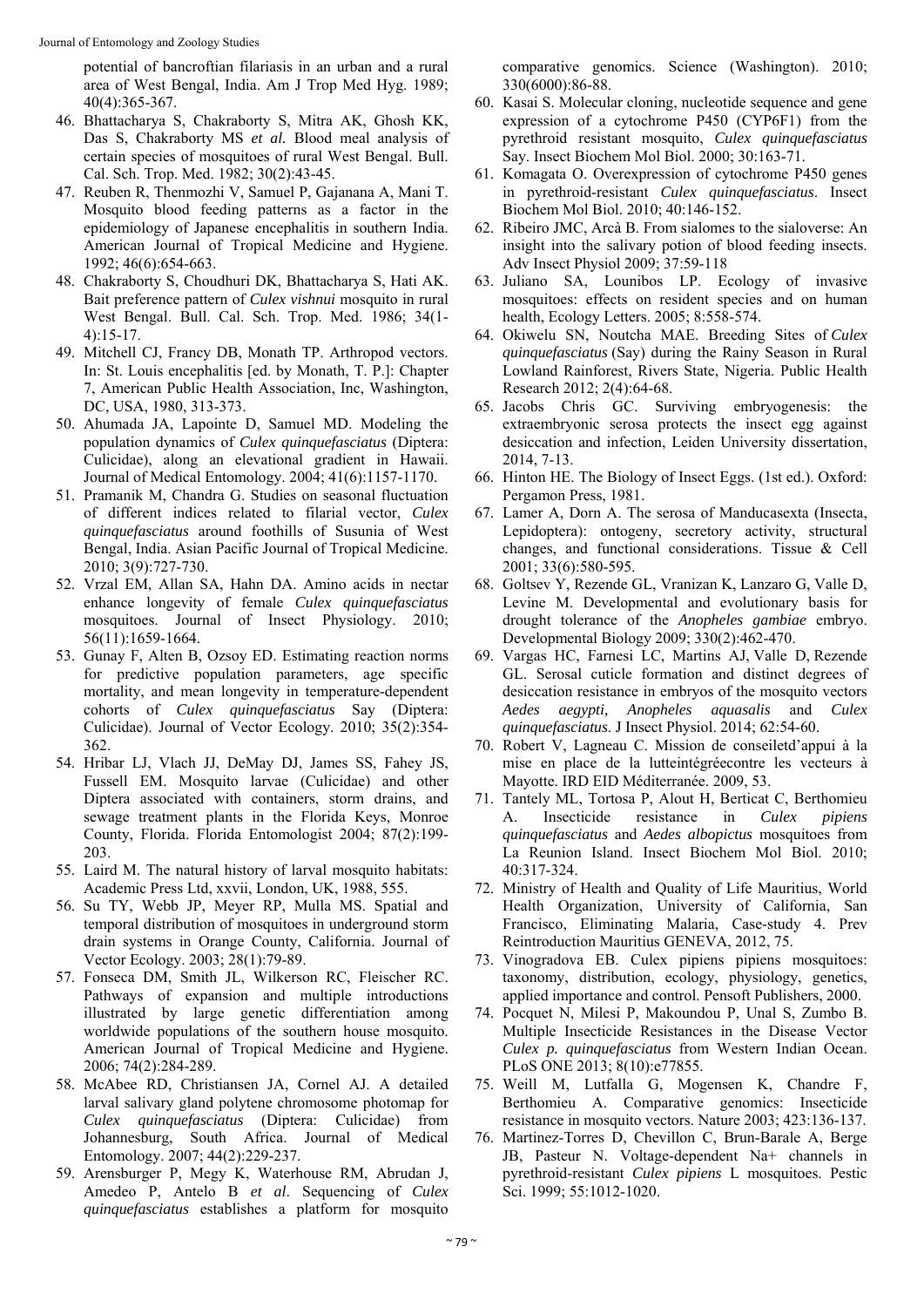Journal of Entomology and Zoology Studies

- 77. Chandra G, Seal B, Hati AK. Age composition of the filarial vector *Culex quinquefasciatus* (Diptera: Culicidae) in Calcutta, India. Bulletin of Entomological Research 1996; 86(3):223-226.
- 78. Farid HA, Hammad MM, Morsy ZS, Kamal IH, Weil GJ, Ramzy RMR. Detection of *Wuchereria bancrofti* in mosquitoes by the polymerase chain reaction: a potentially useful tool for large scale control programmes. Trans Royal Soc Trop Med Hyg. 2001; 95:29-32
- 79. Lanciotti RS, Roehrig JT, Deubal V. Origin of the West Nile virus responsible for an outbreak of encephalitis in the northeastern United States. Science 1999; 286:2333-7.
- 80. Hubálek Z, Halouzka J. West Nile fever--a reemerging mosquito-borne viral disease in Europe, Emerg Infect Dis. 1999; 5(5):643-650.
- 81. Meegan JM. The Rift Valley fever epizootic in Egypt 1977–78. 1. Description of the epizootic and virological studies. Trans R Soc Trop Med Hyg. 1979; 73:618-623.
- 82. Atkinson CT, Woods KL, Dusek RJ. Wildlife disease and conservation in Hawaii: pathogenicity of avian malaria (*Plasmodium relictum*) in experimentally infected Iiwi (*Vestiaria coccinea*). Parasitology 1995; 111:S59-S69.
- 83. Derraik JGB. A survey of the mosquito (Diptera: Culicidae) fauna of the Auckland Zoological Park. New Zealand Entomologist 2004; 24:51-55.
- 84. Derraik JGB, Slaney D. Container aperture size and nutrient preferences of mosquitoes (Diptera: Culicidae) in the Auckland region, New Zealand. Journal of Vector Ecology. 2005; 30(1):73-82.
- 85. Laird M. New Zealand's mosquito fauna in 1995: History and Status. University of Auckland, 1996, 1-25.
- 86. New Zealand Biosecure Entomological laboratory Report *Culex* (*Culex*) *quinquefasciatus* (Say), New Zealand Status, Version, 2008; 2:1.
- 87. Atkinson CT, Dusek RJ, Woods KL, Iko WM. Pathogenicity of avian malaria in experimentally-infected Hawaii Amakihi. J Wildl Dis. 2000; 36:197-204.
- 88. WHO. Report of the WHO is formal consultation on the evaluation on the testing of insecticides CTD / WHO PES / IC / 96.1, 1972, 69.
- 89. Kiflawi M, Blaustein L, Mangel M. Predation-dependent oviposition habitat selection by the mosquito Culiseta longiareolata: a test of competing hypotheses. Ecol. Lett. 2003; 6:35-40.
- 90. Trimble RM. Laboratory observations on oviposition by the predaceous tree hole mosquito, *Toxorhynchtes rutilis septentrionalis*. Canadian J Zool. 1979; 57:1104-1108.
- 91. Dibo MR, Menezes RM, Ghirardelli CP, Mendonça AL, Chiaravalloti Neto F. The presence of Culicidae species in medium-sized cities in the State of São Paulo, Brazil and the risk of West Nile fever and other arbovirus infection. Rev Soc Bras Med Trop. 2011; 44:496-503.
- 92. Wilke ABB, Vidal PO, Suesdek L Marrelli. Population genetics of Neotropical *Culex quinquefasciatus*  (Diptera: Culicidae). Parasites & Vectors 2014; 7:468.
- 93. Karlekar SR, Deshpande MM, Andrew RJ. Present susceptibility status Of *Culex quinquefasciatus*, Say to three insecticides in Nagpur district of India, Ind. J Sci Res and Tech. 2013; 1(2):12-14.
- 94. Weaver SC, Reisen WK. Present and Future Arboviral Threats, Antiviral Res. 2010; 85(2):328-36.
- 95. Chandra G, Majumdar G, Hati AK. An alternative approach for assessing filarial endemicity. In: Studies on some vectors of public health importance (Editor: AK

Hati) Published by the Department of Medical Entomology, Calcutta School of Tropical Medicine, Govt. West Bengal, 1995, 146-148.

- 96. Oduola AO, Awe OO. Behavioural biting preference of *Culex quinquefasciatus* in human host in Lagos metropolis Nigeria J Vect Borne Dis. 2006; 43:16-20.
- 97. Hill S, Connelly CR. Southern House Mosquito *Culex quinquefasciatus* Say 2013; EENY-457 (University of Florida, IFAS Extension), 1-5. Retrieved from: https://edis.ifas.ufl.edu/pdffiles/IN/IN83700.pdf (Accessed on: 04-01-2016)
- 98. Fonseca DM, Keyghobadi N, Malcolm CA, Mehmet C, Schaffner F, Mogi M *et al*. Emerging vectors in the *Culex pipiens* complex. Science. 2004; 303:1535-1538.
- 99. Kuno G, Chang G-JJ. Biological Transmission of Arboviruses: Reexamination of and New Insights into Components, Mechanisms, and Unique Traits as Well as Their Evolutionary Trends. Clinical Microbiology Reviews. 2005; 18(4):608-637.
- 100.Bhattacharya S, Chakraborty S, Ghosh KK, Chakraborty MS, Mitra P, Chakraborty SK *et al* Persistence of Japanese Encephalitis Virus in *Culex vishnui* and *Culex quinquefasciatus* Mosquitoes-a Comparative Experimental Study, Feedback-A Newsletter, Regional Computer Centre, Jadavpur University Campus, Calcutta. 1987; 10(7):3-6.
- 101.Mourya DT, Ilkal MA, Mishra AC, Jacob PG*.* Isolation of Japanese encephalitis virus from mosquitoes collected in Karnataka state, India from 1985 to 1987. Trans R Soc Trop Med Hyg. 1989; 83:550-2.
- 102.Thenmozhi V, Mariappan T, Krishnamoorthy R, Baskarn G, Krishnamoorthi R, Balaji T, Tyagi BK. A first note on Japanese encephalitis virus isolation from *Culex quinquefasciatus* Say in Northern West Bengal, International Journal of Mosquito Research. 2014; 1(1):1- 4.
- 103.Nitatpattana N, Apiwathnasorn C, Barbazan P, Leemingsawat S, Yoksan S, Gonzalez JP. First isolation of Japanese encephalitis from *Culex quinquefasciatus* in Thailand. Southeast Asian J Trop Med Public Health. 2005; 36(4):875-8.
- 104.Lindhal J. Urbanization and Vector-Borne Disease Emergence – a Possibility for Japanese Encephalitis Virus. British Journal of Virology. 2014; 1(1):10-20.
- 105.Bhattacharya S, Basu P. Japanese Encephalitis Virus (JEV) infection in different vertebrates and its epidemiological significance: a Review. International Journal of Fauna and Biological Studies 2014; 1(6):32-37.
- 106.Do QH, Vu TQ, Huynh TK, Dinh QT, Deubel V. Current situation of Japanese encephalitis in the south of Vietnam, 1976-1992. Trop. Med. 1994; 36:202-214.
- 107.Smith A, Carter ID. International transportation of mosquitoes of public health importance. In: Commerce and the spread of pests and disease vectors [ed. by Laird, M.]. New York: Praeger Publishers, USA; 1984, 1-21.
- 108.Kilpatrick AM, Daszak P, Goodman SJ, Rogg H, Kramer LD, Cedeño V *et al.* Predicting pathogen introduction: West Nile virus spread to Galápagos. Conservation Biology. 2006; 20(4):1224-1231.
- 109.Weinstein P, Laird M, Browne G. Exotic and Endemic Mosquitoes in New Zealand as Potential Arbovirus Vectors. Occas. Pap. Minist. Health, Wellington, New Zealand, 1997, 16.
- 110.Mokany A, Shine R. Competition between tadpoles and mosquito larvae, Oecologia. 2003a; 135:615-620.